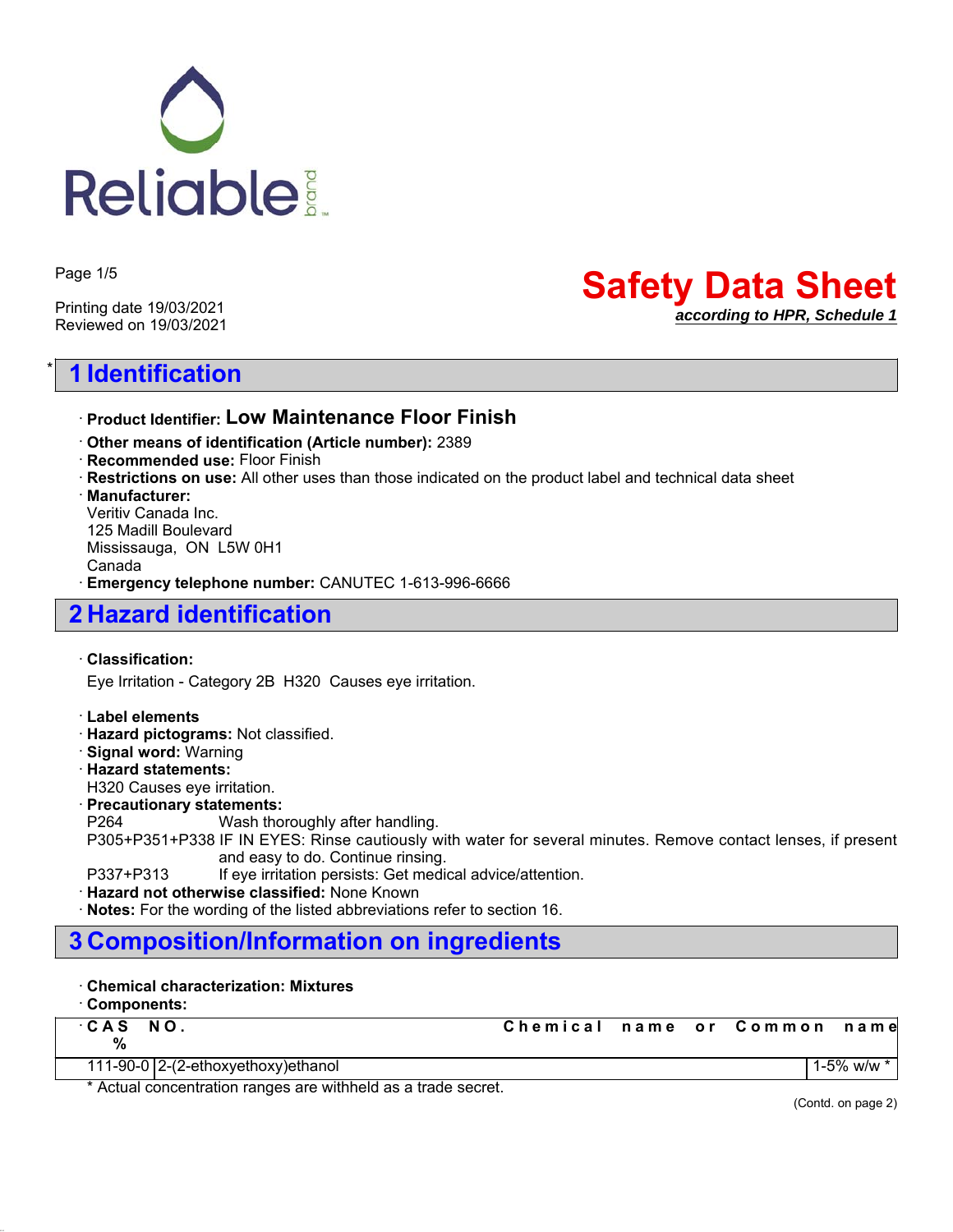Printing date 19/03/2021 Reviewed on 19/03/2021

# **Safety Data Sheet** *according to HPR, Schedule 1*

### **Product Identifier: Low Maintenance Floor Finish**

(Contd. of page 1)

## **4 First-aid measures**

#### ꞏ **Description of first aid measures**

### ꞏ **After inhalation:**

Rarely cause discomfort; supply fresh air and consult physician in case of complaints.

Supply fresh air and to be sure call for a doctor.

In case of unconsciousness place patient stably in side position for transportation. Get medical attention.

#### ꞏ **After skin contact:**

Remove immediately all contaminated clothing. Rinse skin with water or shower for at least 15 minutes. Consult a doctor if skin redness and irritation persist.

## May induce a skin irritation.

#### ꞏ **After eye contact:**

Rinse opened eye for several minutes under running water. If symptoms persist, consult a doctor.

- Rinse opened eye for several minutes under running water.
- ꞏ **After ingestion:** If symptoms persist consult a doctor.

**Most important symptoms and effects, both acute and delayed:** No further relevant information available.

## **5 Fire-fighting measures**

#### ꞏ **Suitable extinguishing media:**

CO2, extinguishing powder or water spray. Fight larger fires with water spray. Use fire fighting measures that suit the environment.

ꞏ **For safety reasons unsuitable extinguishing agents:** Water

- ꞏ **Specific hazards arising from the product:** No further relevant information available.
- ꞏ **Special protective equipment and precautions for fire-fighters:**

As in any fire, wear self-contained breathing apparatus pressure-demand, MSHA/NIOSH (approved or equivalent) and full protective gear.

## **6 Accidental release measures**

ꞏ **Personal precautions, protective equipment and emergency procedures:**

Wear recommended protective equipment(s). Keep unprotected persons away.

ꞏ **Methods and material for containment and cleaning up:**

Surround and absorb with liquid-binding material (sand, diatomite, acid binders, universal binders, sawdust).

## **7 Handling and storage**

ꞏ **Precautions for safe handling:** No special precautions are necessary if used correctly.

ꞏ **Conditions for safe storage, including any incompatibilities:** Keep in the original receptacle tightly sealed.

## \* **8 Exposure controls/ Personal protection**

### ꞏ **Components with limit values that require monitoring at the workplace:**

**111-90-0 2-(2-ethoxyethoxy)ethanol**

 $EV$  TWA: 165 mg/m<sup>3</sup>, 30 ppm

### ꞏ **Exposure controls:**

Use only in well-ventilated areas. Apply technical measures to comply with the occupational exposure limits. Where reasonably practicable this should be achieved by the use of local exhaust ventilation and good general extraction. In case of insufficient ventilation wear suitable respiratory equipment.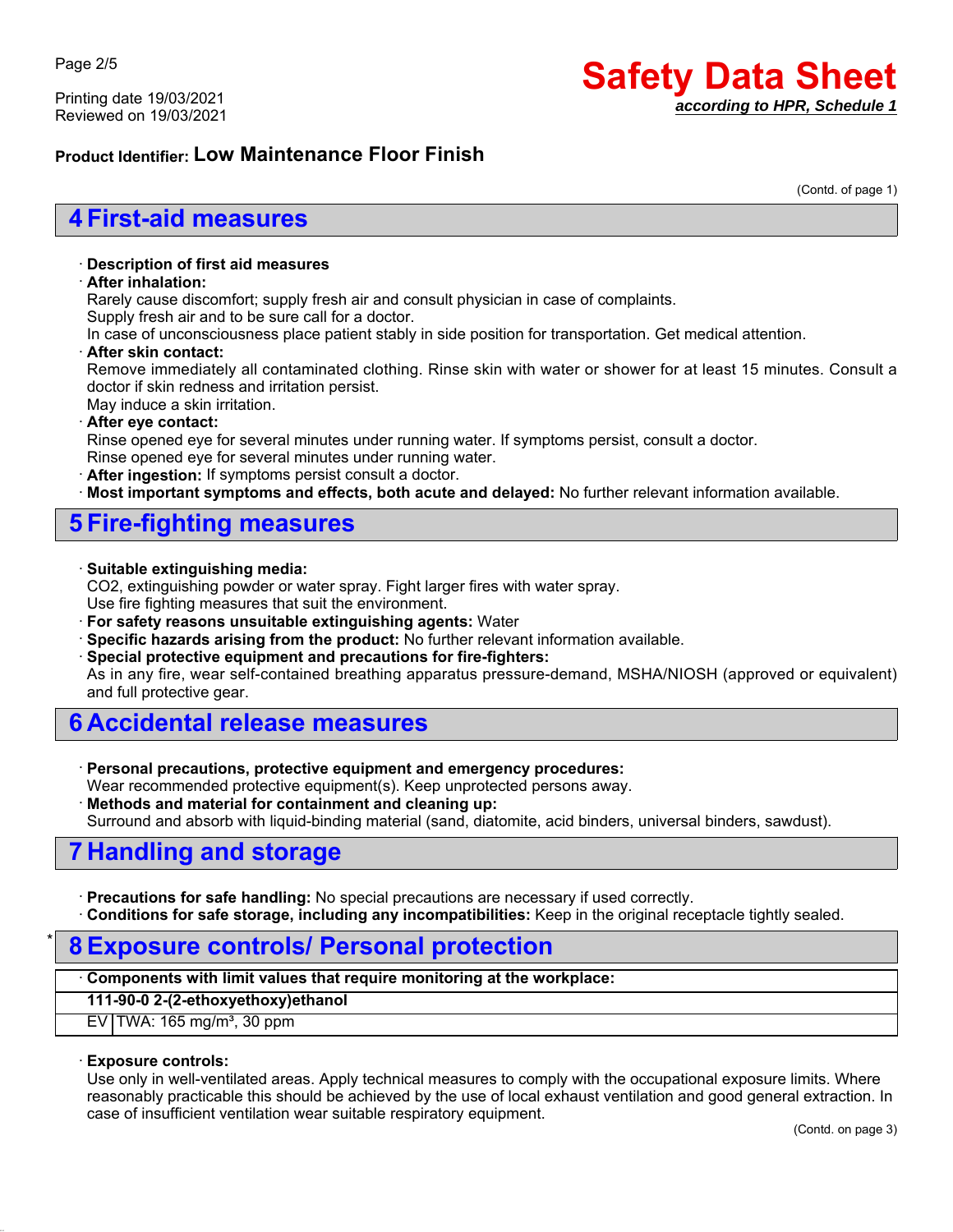Page 3/5

Printing date 19/03/2021 Reviewed on 19/03/2021

# **Safety Data Sheet** *according to HPR, Schedule 1*

(Contd. of page 2)

## **Product Identifier: Low Maintenance Floor Finish**

### ꞏ **Personal protective equipment:**



Safety goggles (see Eye protection)



Protective gloves (See Protection of Hands)

### ꞏ **General protective and hygienic measures:**

Avoid contact with the eyes and skin.

The usual precautionary measures for handling chemicals should be followed.

Wash hands before breaks and at the end of work.

ꞏ **Breathing equipment:** Not required.

### ꞏ **Protection of hands:**

Protective Gloves

Check protective gloves prior to each use for their proper condition

ꞏ **Eye protection:** Safety glasses are suggested when using this product in heavy use and institutional environments

### ꞏ **Body protection:**

Protective work clothing. The type of protective equipment must be selected according to the concentration and amount of the dangerous substance at the specific workplace. (recommended)

## \* **9 Physical and chemical properties**

| · Appearance:                      |                              |
|------------------------------------|------------------------------|
| Form:                              | Opaque liquid                |
| Colour:                            | White                        |
| · Odour:                           | Acrylic                      |
| Odor threshold:                    | Not determined               |
| · pH:                              | $7,0-9,5$                    |
| · Melting point/Freezing point:    | Not determined               |
| · Boiling point/Boiling range:     | Undetermined.                |
| · Flash point:                     | Not determined               |
| · Flammability (solid, gaseous):   | Not applicable               |
|                                    |                              |
| · Decomposition temperature:       | Not determined               |
|                                    |                              |
| · Auto igniting Temperature:       | Product is not selfigniting. |
|                                    |                              |
| <b>Explosion limits:</b>           |                              |
| Lower:                             | Not determined.              |
| Upper:                             | Not determined.              |
| <b>Relative density:</b>           | 1.005-1.045                  |
| Vapour density (air=1):            | Not determined.              |
| <b>Evaporation rate:</b>           | Not determined               |
| · Solubility in / Miscibility with |                              |
| Water:                             | Partly soluble               |
|                                    |                              |

ꞏ **Partition coefficient (n-octanol/water):** Not determined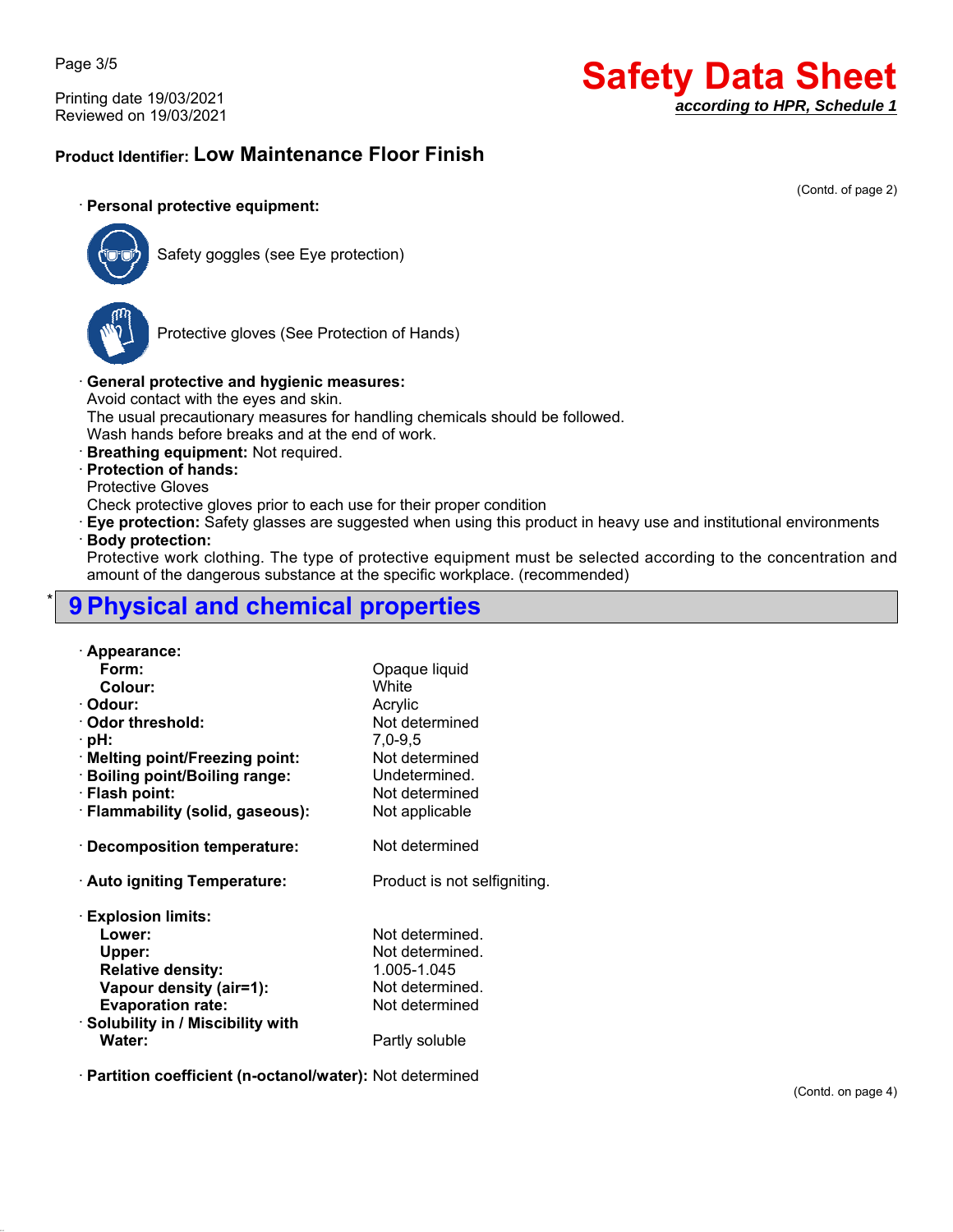Printing date 19/03/2021 Reviewed on 19/03/2021

# **Safety Data Sheet** *according to HPR, Schedule 1*

### **Product Identifier: Low Maintenance Floor Finish**

(Contd. of page 3)

# **10 Stability and reactivity**

#### ꞏ **Reactivity:**

Not determined.

- No further relevant information available.
- ꞏ **Chemical stability:** The product is stable.
- ꞏ **Possibility of hazardous reactions:** No dangerous reactions known.
- ꞏ **Conditions to avoid:** No further relevant information available.
- ꞏ **Incompatible materials:** No further relevant information available.
- ꞏ **Hazardous decomposition products:**

In case of decomposition: carbon monoxide and carbon dioxide and traces of volatile halogenated compounds.

# **11 Toxicological information**

ꞏ **Information on the likely routes of exposure** Inhalation, Skin and eyes contact

|  | · Numerical mesures of acute toxicity: |  |  |  |  |  |
|--|----------------------------------------|--|--|--|--|--|
|--|----------------------------------------|--|--|--|--|--|

| <b>Components</b><br>Type<br><b>Mean of exposure</b> |  |                                        | <b>Value (Species)</b> |  |
|------------------------------------------------------|--|----------------------------------------|------------------------|--|
|                                                      |  | <b>ATE (Acute Toxicity Estimate)</b>   |                        |  |
| Oral                                                 |  | LD50   > 94.451 mg/kg (Rat)            |                        |  |
|                                                      |  | Dermal LD50   > 196.078 mg/kg (Rabbit) |                        |  |
| 111-90-0 2-(2-ethoxyethoxy) ethanol                  |  |                                        |                        |  |
| Oral                                                 |  | LD50 5.500 mg/kg (Rat)                 |                        |  |
|                                                      |  | Dermal LD50 8.500 mg/kg (Rabbit)       |                        |  |

ꞏ **Symptomes related to the physical, chemical and toxiological characteristics**

ꞏ **If on the skin:** May cause irritation by prolonged contact with skin.

ꞏ **If on the eye:** Irritating effect.

ꞏ **After ingestion:** May cause irritation of the gastrointestinal tract, nausea, vomiting and headache.

ꞏ **Sensitization:** No sensitizing effects known.

ꞏ **Delayed and immediate effects, and chronic effects from short-term and long-term exposure:**

Prolonged or frequent contact can cause eczema and inflammation of the skins as a results of degreasing.

## **12 Ecological information**

- ꞏ **Bioaccumulative potential:** No further relevant information available.
- ꞏ **Mobility in soil:** Not determined
- **Ecotoxicity:** No relevant information available.
- ꞏ **Other adverse effects** No further relevant information available.

## **13 Disposal considerations**

#### ꞏ **Waste treatment methods recommendation:**

Avoid dispersal of spilled material and runoff and contact with soil, waterways, drains and sewers.

Small amounts may be diluted with plenty of water and washed away. Dispose of bigger amounts in accordance with local authority requirements.

Dispose in accordance with all applicable federal, state, provincial and local laws and regulations. Contact your local, state, provincial or Federal environmental agency for specific rules.

#### ꞏ **Uncleaned packagings recommendation:**

Do not re-use empty containers.

Dispose of packaging according to regulations on the disposal of packagings.